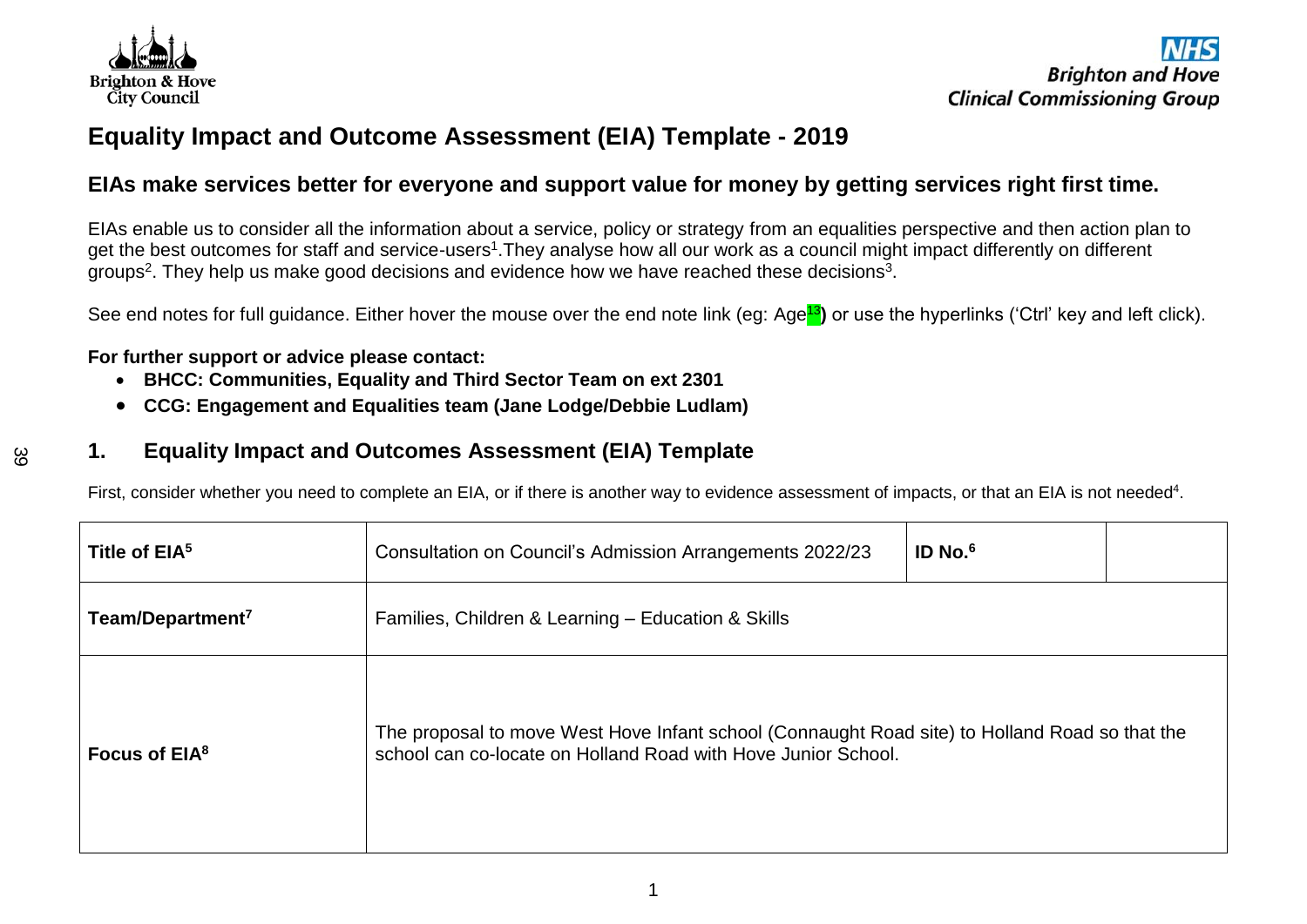# **3. Review of information, equality analysis and potential actions**

| <b>Groups to assess</b> | What do you know <sup>9</sup> ?<br>Summary of data about<br>your service-users and/or<br>staff                                                                                                                                                                       | What do people tell<br>you <sup>10</sup> ?<br>Summary of service-user<br>and/or staff feedback                                                                                                                                                                                                                                                                                                                                                                                                                                                                                                                                                                                       | What does this mean <sup>11</sup> ?<br>Impacts identified from<br>data and feedback<br>(actual and potential)                                                                                                                                                                                                                                                                               | What can you do <sup>12</sup> ?<br>All potential actions to:<br>• advance equality of<br>opportunity,<br>• eliminate<br>discrimination, and<br>• foster good relations                                                                                                                                                                                                                                                                                                   |
|-------------------------|----------------------------------------------------------------------------------------------------------------------------------------------------------------------------------------------------------------------------------------------------------------------|--------------------------------------------------------------------------------------------------------------------------------------------------------------------------------------------------------------------------------------------------------------------------------------------------------------------------------------------------------------------------------------------------------------------------------------------------------------------------------------------------------------------------------------------------------------------------------------------------------------------------------------------------------------------------------------|---------------------------------------------------------------------------------------------------------------------------------------------------------------------------------------------------------------------------------------------------------------------------------------------------------------------------------------------------------------------------------------------|--------------------------------------------------------------------------------------------------------------------------------------------------------------------------------------------------------------------------------------------------------------------------------------------------------------------------------------------------------------------------------------------------------------------------------------------------------------------------|
| Age $13$                | Changes will directly<br>affect parents of children<br>born between 1/09/2014<br>and 31/08/2017 who are<br>currently attending West<br>Hove Infant school.<br>Changes will also affect<br>younger children applying<br>for West Hove Infant<br>school in the future. | <b>Consultation responses</b><br>show that 71% of<br>respondents with a child<br>at West Hove<br>infant/Junior school<br>strongly agree or tend to<br>agree with the proposal.<br>The most common<br>concern raised by the<br>consultation is the impact<br>and disruption to pupils<br>particularly the younger<br>children currently in<br>reception at Connaught<br>road.<br>Parents with children of<br>different ages (at both<br>infant school and junior<br>school) will find it easier<br>to drop off/pick up from<br>one school site rather<br>than two school sites.<br>However some families<br>will experience a longer<br>journey to school than<br>they had previously | School staff will need to<br>manage the move<br>carefully to minimise any<br>disruption to pupils.<br>Parents who have<br>already applied for<br>Connaught Road for<br>September 2022 may not<br>be aware of the<br>proposals.<br>Families may need to<br>change their planned<br>journeys to school and<br>broader travel<br>arrangements such as<br>commuting as a result of<br>a change. | If proposal goes ahead<br>continuing dialogue will<br>be required between<br>school staff and parents<br>to address any concerns.<br>Visits to the Holland<br>Road site arranged for<br>pupils and parents in<br>advance of the move.<br>School admissions team<br>will contact parents who<br>have already applied for<br>September 2022<br>admission to explain<br>about the site move.<br>The school will need to<br>adapt their current<br><b>School Travel Plan</b> |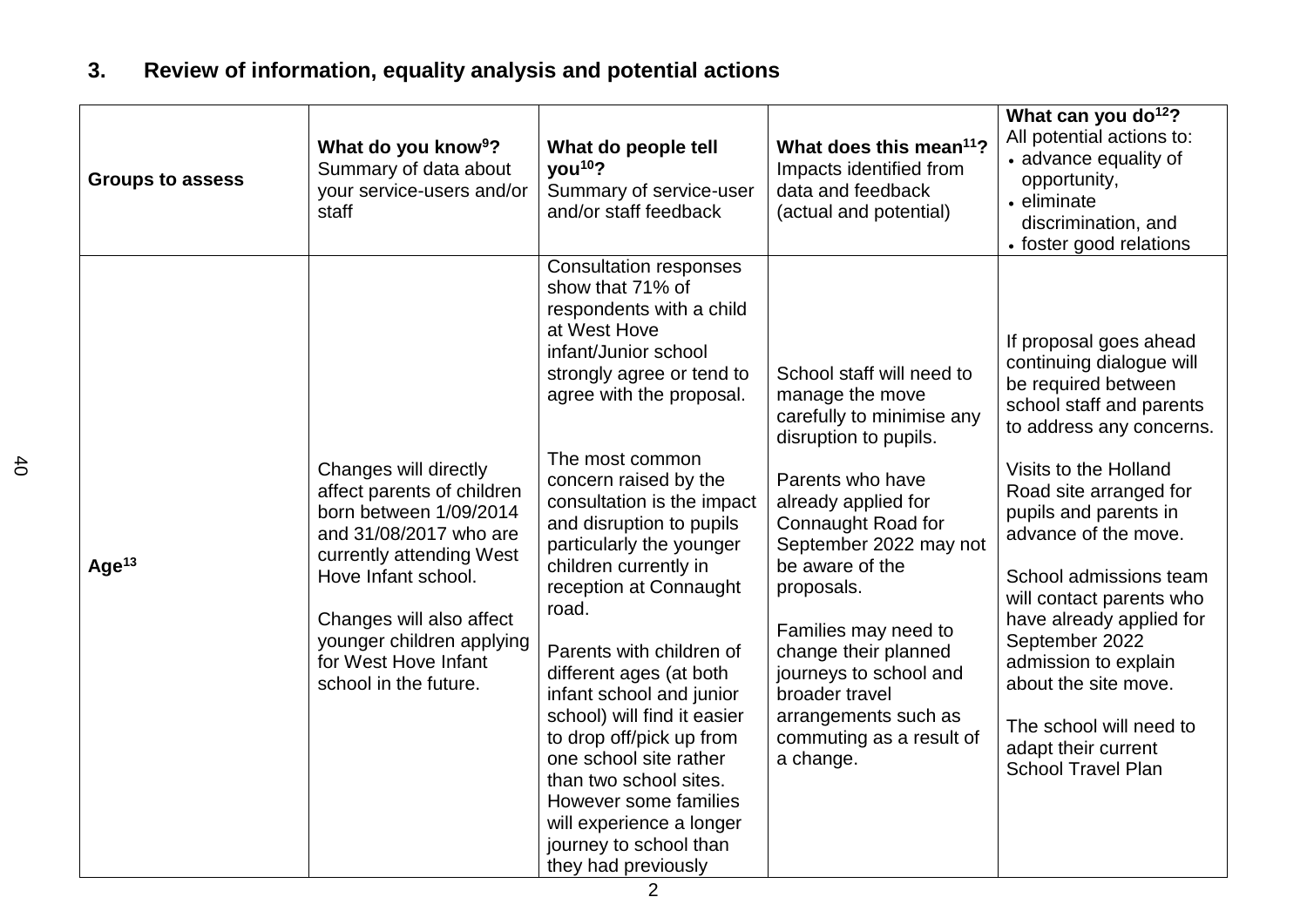| <b>Groups to assess</b>                         | What do you know <sup>9</sup> ?<br>Summary of data about<br>your service-users and/or<br>staff                                                                                                                                                                                                                                                                                                         | What do people tell<br>vou <sup>10</sup> ?<br>Summary of service-user<br>and/or staff feedback | What does this mean <sup>11</sup> ?<br>Impacts identified from<br>data and feedback<br>(actual and potential)                                                                                                                    | What can you do <sup>12</sup> ?<br>All potential actions to:<br>• advance equality of<br>opportunity,<br>• eliminate<br>discrimination, and<br>• foster good relations                                                                           |
|-------------------------------------------------|--------------------------------------------------------------------------------------------------------------------------------------------------------------------------------------------------------------------------------------------------------------------------------------------------------------------------------------------------------------------------------------------------------|------------------------------------------------------------------------------------------------|----------------------------------------------------------------------------------------------------------------------------------------------------------------------------------------------------------------------------------|--------------------------------------------------------------------------------------------------------------------------------------------------------------------------------------------------------------------------------------------------|
|                                                 |                                                                                                                                                                                                                                                                                                                                                                                                        | experienced or expected<br>to undertake.                                                       |                                                                                                                                                                                                                                  |                                                                                                                                                                                                                                                  |
| Disability <sup>14</sup>                        | In May 2021 West Hove<br>Infant School (across<br>both sites) had 12.4% of<br>pupils receiving Special<br><b>Educational Needs and</b><br>Disabilities (SEND)<br>support and 0.2% of<br>pupils with an Education,<br>Health & Care Plan.<br>Parents with a disability<br>may have to travel further<br>to take children to the<br>Holland Road site and<br>some parents may have<br>a shorter journey. | There were no comments<br>relating to this provided in<br>responses to the<br>consultation.    | Families may need to<br>make alternative<br>arrangements about their<br>method of transport to<br>school.<br>Families may need to<br>adjust their commuting<br>routines as a result of a<br>change in location of the<br>school. | As a result of the site<br>move families living move<br>than 2 miles from Holland<br>Road may now be<br>eligible for transport<br>assistance from the<br>council.<br>The school will need to<br>adapt their current<br><b>School Travel Plan</b> |
| Gender reassignment <sup>15</sup>               | n/a                                                                                                                                                                                                                                                                                                                                                                                                    |                                                                                                |                                                                                                                                                                                                                                  |                                                                                                                                                                                                                                                  |
| <b>Pregnancy and</b><br>maternity <sup>16</sup> | n/a                                                                                                                                                                                                                                                                                                                                                                                                    |                                                                                                |                                                                                                                                                                                                                                  |                                                                                                                                                                                                                                                  |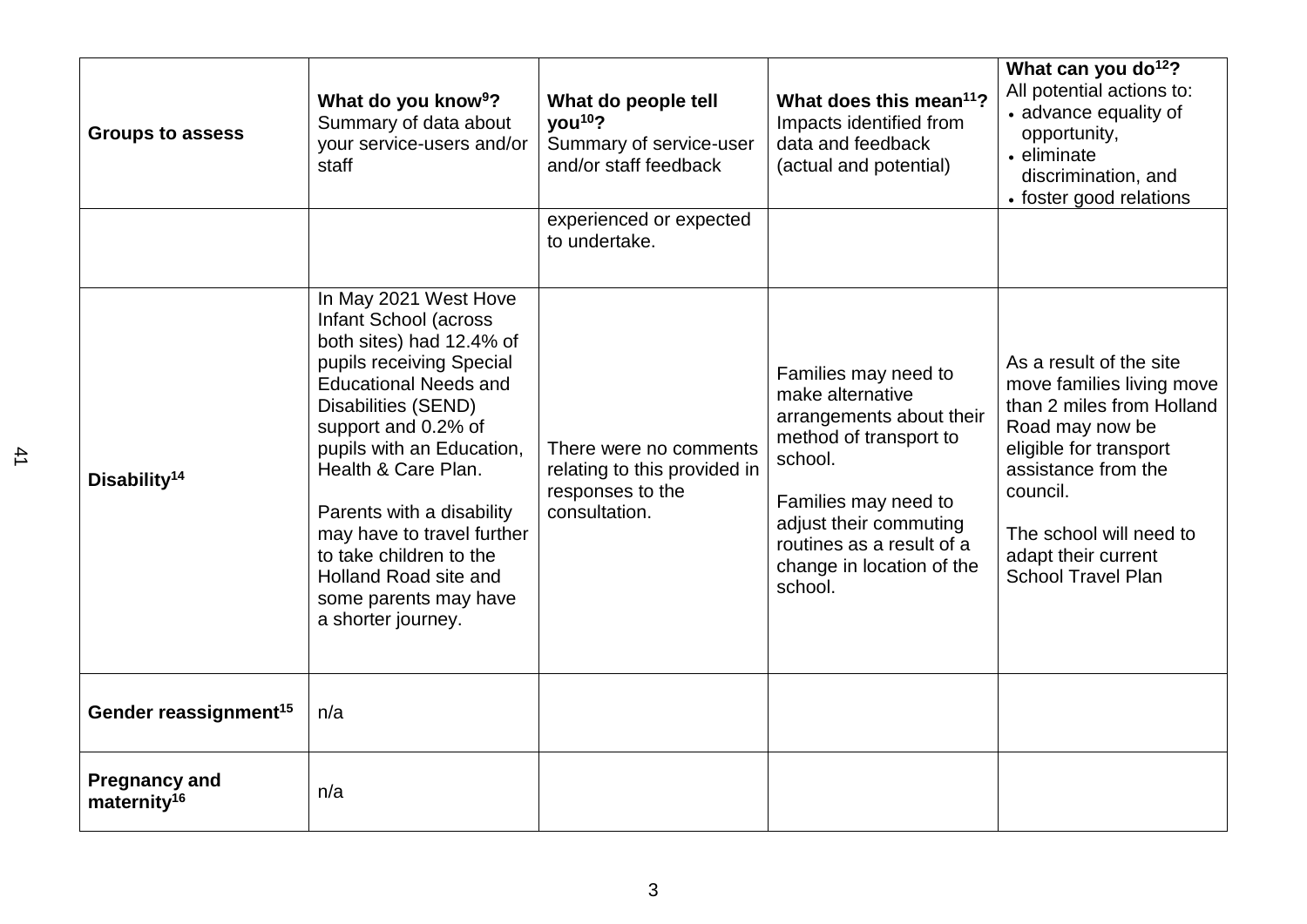| <b>Groups to assess</b>                                                               | What do you know <sup>9</sup> ?<br>Summary of data about<br>your service-users and/or<br>staff                                                                                                                                                                                                                                             | What do people tell<br>you <sup>10</sup> ?<br>Summary of service-user<br>and/or staff feedback                                                                                                                                                                                                   | What does this mean <sup>11</sup> ?<br>Impacts identified from<br>data and feedback<br>(actual and potential)                   | What can you do <sup>12</sup> ?<br>All potential actions to:<br>• advance equality of<br>opportunity,<br>• eliminate<br>discrimination, and<br>• foster good relations                                                                                           |
|---------------------------------------------------------------------------------------|--------------------------------------------------------------------------------------------------------------------------------------------------------------------------------------------------------------------------------------------------------------------------------------------------------------------------------------------|--------------------------------------------------------------------------------------------------------------------------------------------------------------------------------------------------------------------------------------------------------------------------------------------------|---------------------------------------------------------------------------------------------------------------------------------|------------------------------------------------------------------------------------------------------------------------------------------------------------------------------------------------------------------------------------------------------------------|
| Race/ethnicity <sup>17</sup><br>Including migrants,<br>refugees and asylum<br>seekers | 34.4% of the pupils<br>attending West Hove<br>infant school (both sites)<br>in January 2021 are from<br>ethnic minority families.<br>No data is available for<br>the cohort due to start<br>school in September<br>2022.                                                                                                                   | There were no comments<br>related to this in the<br>consultation.<br>A change in the school's<br>location may affect the<br>provision of school<br>places in future years, if<br>the school is<br>oversubscribed because<br>places are allocated on<br>the basis of distance from<br>the school. | Some families may not<br>be able to secure a place<br>at the school if the school<br>becomes oversubscribed.                    | All families will receive a<br>place at a school within a<br>reasonable distance to<br>their home. However, it<br>may not be a school that<br>is one of their stated<br>preferences.<br>If oversubscribed, places<br>are allocated on a<br>distance measurement. |
| Religion or belief <sup>18</sup>                                                      | West Hove Infant school<br>is a community school<br>providing pupils with a<br>secular education.<br>The closest primary<br>school to the Connaught<br>Road site is a faith<br>school, St Andrew's CE<br>Primary school. The<br>closest primary school to<br>Holland Road is a<br>community school,<br><b>Brunswick Primary</b><br>School. | There is little information<br>on this.                                                                                                                                                                                                                                                          | The move is most likely<br>to affect families with no<br>faith or who want their<br>children to receive a<br>secular education. | All families will receive a<br>place at a school within a<br>reasonable distance to<br>their home. However, it<br>may not be a school that<br>is one of their stated<br>preferences.<br>If oversubscribed, places<br>are allocated on a<br>distance measurement. |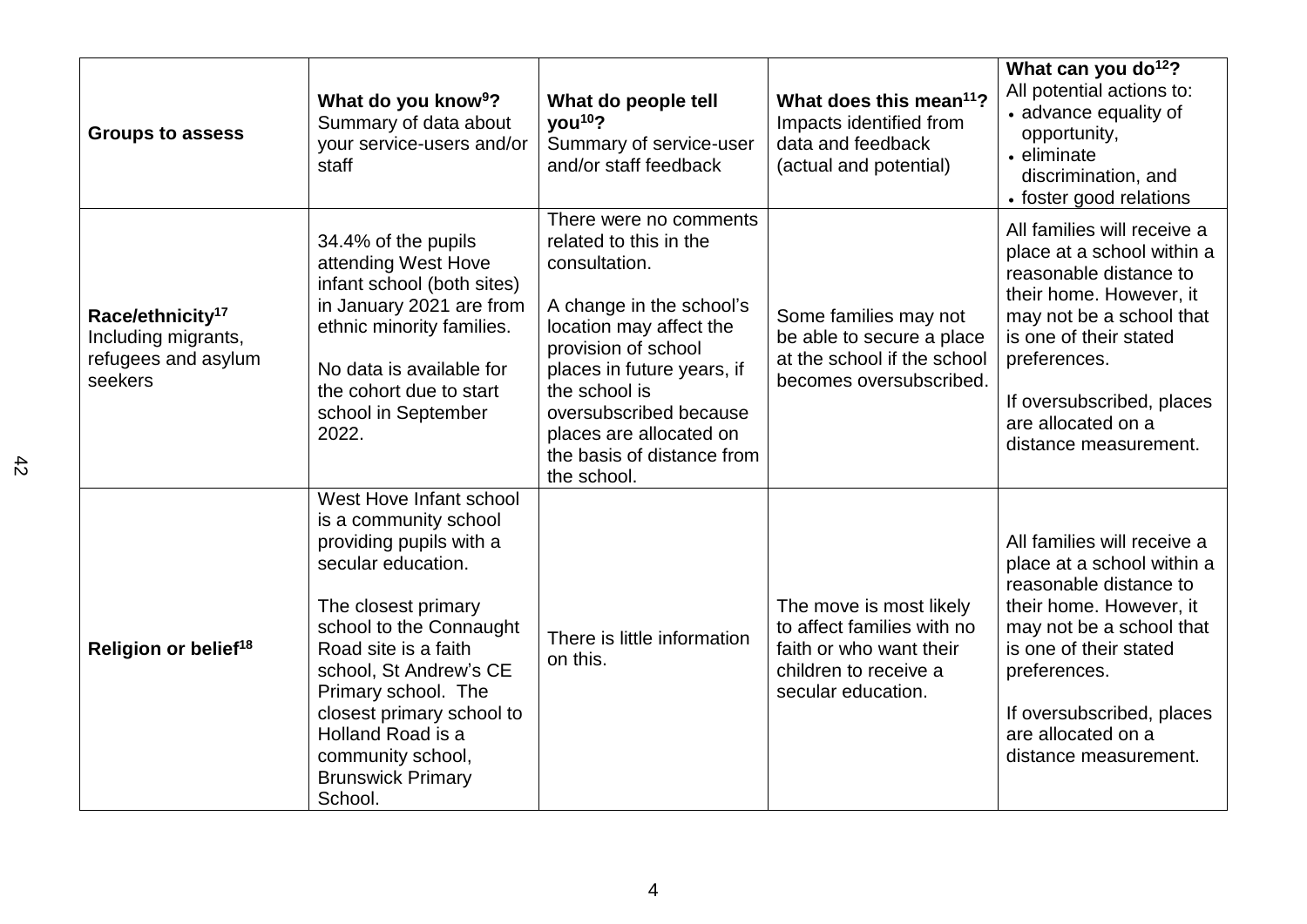| <b>Groups to assess</b>                                | What do you know <sup>9</sup> ?<br>Summary of data about<br>your service-users and/or<br>staff                                                                                                                                                                                       | What do people tell<br>you <sup>10</sup> ?<br>Summary of service-user<br>and/or staff feedback                                                                                                                                                                                                        | What does this mean <sup>11</sup> ?<br>Impacts identified from<br>data and feedback<br>(actual and potential)   | What can you do <sup>12</sup> ?<br>All potential actions to:<br>• advance equality of<br>opportunity,<br>• eliminate<br>discrimination, and<br>• foster good relations |
|--------------------------------------------------------|--------------------------------------------------------------------------------------------------------------------------------------------------------------------------------------------------------------------------------------------------------------------------------------|-------------------------------------------------------------------------------------------------------------------------------------------------------------------------------------------------------------------------------------------------------------------------------------------------------|-----------------------------------------------------------------------------------------------------------------|------------------------------------------------------------------------------------------------------------------------------------------------------------------------|
| Sex/Gender <sup>19</sup>                               | n/a                                                                                                                                                                                                                                                                                  |                                                                                                                                                                                                                                                                                                       |                                                                                                                 |                                                                                                                                                                        |
| Sexual orientation <sup>20</sup>                       | n/a                                                                                                                                                                                                                                                                                  |                                                                                                                                                                                                                                                                                                       |                                                                                                                 |                                                                                                                                                                        |
| <b>Marriage and civil</b><br>partnership <sup>21</sup> | n/a                                                                                                                                                                                                                                                                                  |                                                                                                                                                                                                                                                                                                       |                                                                                                                 |                                                                                                                                                                        |
| <b>Community Cohesion<sup>22</sup></b>                 | <b>Holland Road is less</b><br>than a mile from<br>Connaught Road so the<br>school will continue to<br>serve the same<br>community if it moves<br>site.<br><b>Pupils from Connaught</b><br>Road already move to<br>Holland Road when they<br>change from Infant to<br>Junior school. | Some consultation<br>responses indicate that<br>Holland Road is not<br>considered to be in West<br>Hove and the site move<br>will leave the West Hove<br>community with limited<br>school choice.<br>The majority of the<br>community responding to<br>the consultation are in<br>favour of the move. | There are split views<br>within the local<br>community as to whether<br>and when the move<br>should take place. | The school will need<br>work with all members of<br>the local community to<br>ensure that the move is a<br>success.                                                    |
| <b>Families with English</b><br>as additional language | 19.6% of pupils attending<br>West Hove Infant school<br>(both sites) in January<br>2021 have English as an<br>additional language.                                                                                                                                                   | There is little information<br>on this.                                                                                                                                                                                                                                                               |                                                                                                                 | Ensure that these<br>families are aware of the<br>proposals through EMAS<br>home/school liaison<br>workers.                                                            |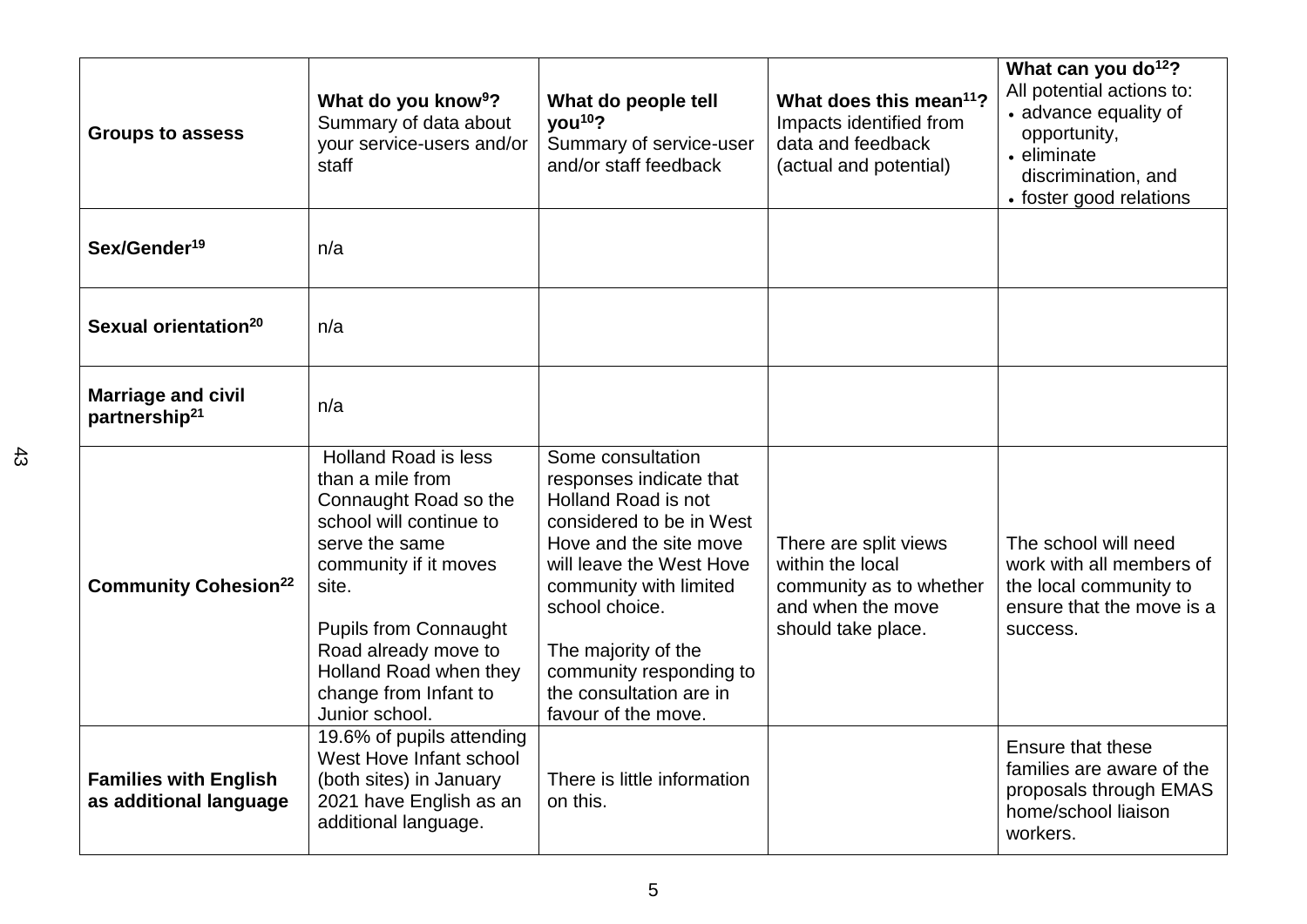| <b>Groups to assess</b>                                                     | What do you know <sup>9</sup> ?<br>Summary of data about<br>your service-users and/or<br>staff | What do people tell<br>you <sup>10</sup> ?<br>Summary of service-user<br>and/or staff feedback | What does this mean <sup>11</sup> ?<br>Impacts identified from<br>data and feedback<br>(actual and potential) | What can you do <sup>12</sup> ?<br>All potential actions to:<br>• advance equality of<br>opportunity,<br>• eliminate<br>discrimination, and<br>• foster good relations |  |
|-----------------------------------------------------------------------------|------------------------------------------------------------------------------------------------|------------------------------------------------------------------------------------------------|---------------------------------------------------------------------------------------------------------------|------------------------------------------------------------------------------------------------------------------------------------------------------------------------|--|
| Cumulative impact <sup>23</sup>                                             |                                                                                                |                                                                                                |                                                                                                               |                                                                                                                                                                        |  |
| Assessment of overall impacts and any further recommendations <sup>24</sup> |                                                                                                |                                                                                                |                                                                                                               |                                                                                                                                                                        |  |

Overall impact indicated from the consultation responses is that the move will have a positive effect on families particularly those with children attending both the infant and junior schools. There could be some disruption caused by the move particularly affecting the younger children who have only just started school and become familiar with the Connaught Road site. School staff are well aware of this concern and will work with pupils, class teachers and parents to ensure any disruption is kept to a minimum.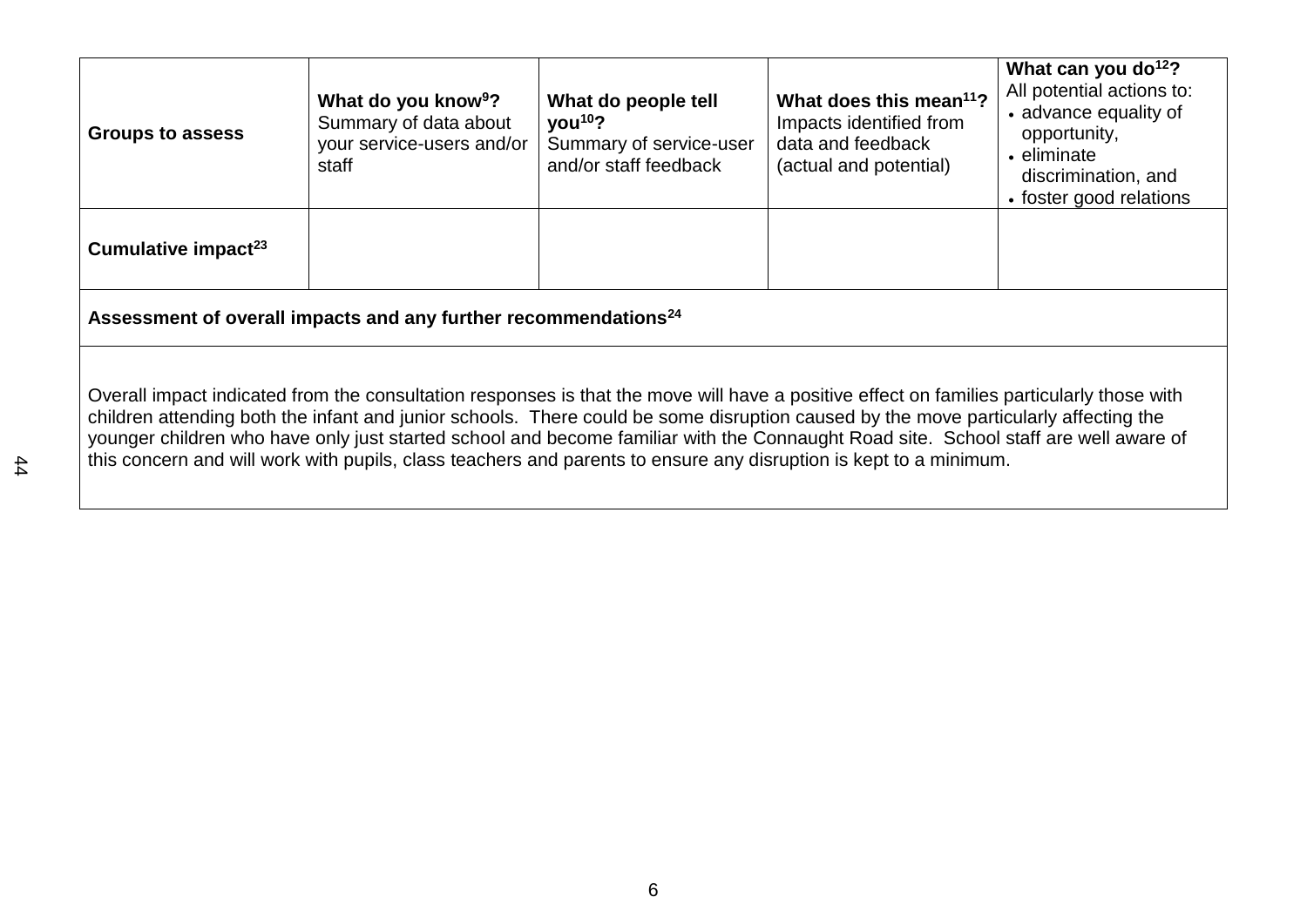# **4. List detailed data and/or community feedback that informed your EIA**

| Title (of data, research or<br>engagement) | <b>Date</b> | Gaps in data | Actions to fill these gaps: who else<br>do you need to engage with?<br>(add these to the Action Plan below,<br>with a timeframe) |
|--------------------------------------------|-------------|--------------|----------------------------------------------------------------------------------------------------------------------------------|
|                                            |             |              |                                                                                                                                  |
|                                            |             |              |                                                                                                                                  |
|                                            |             |              |                                                                                                                                  |
|                                            |             |              |                                                                                                                                  |
|                                            |             |              |                                                                                                                                  |
|                                            |             |              |                                                                                                                                  |
|                                            |             |              |                                                                                                                                  |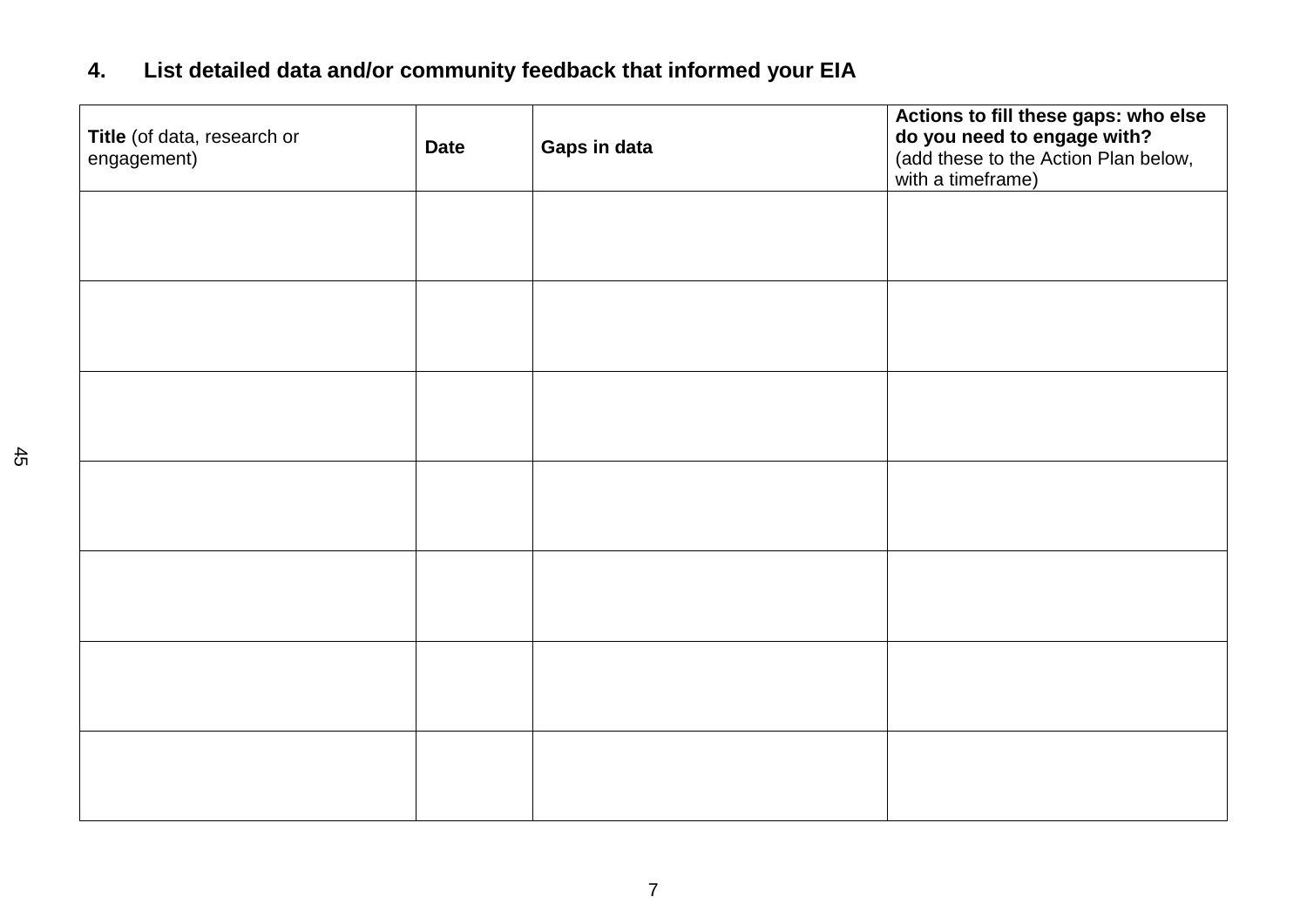## **5. Prioritised Action Plan 25**

| Impact identified and<br>group(s) affected             | <b>Action planned</b>                                                                                                     | <b>Expected outcome</b>                                                                                                                                                                     | <b>Measure of success</b>                                                                                                                                            | <b>Timeframe</b>                          |
|--------------------------------------------------------|---------------------------------------------------------------------------------------------------------------------------|---------------------------------------------------------------------------------------------------------------------------------------------------------------------------------------------|----------------------------------------------------------------------------------------------------------------------------------------------------------------------|-------------------------------------------|
|                                                        |                                                                                                                           |                                                                                                                                                                                             | NB: These actions must now be transferred to service or business plans and monitored to ensure they achieve the outcomes identified.                                 |                                           |
| <b>Families with English</b><br>as additional language | <b>Ensure that these</b><br>families are aware of<br>the proposals through<br><b>EMAS home/school</b><br>liaison workers. | Families are aware of<br>the move, should it be<br>agreed and the timing<br>of when that will take<br>place and what support<br>is available from the<br>school for pupils and<br>families. | All families know about<br>the planned move and<br>have had the<br>opportunity to express<br>their concerns of the<br>impact on their children<br>with school staff. | January 2022 (if<br>proposed move agreed) |
| <b>Disability and age</b>                              | The school will need to<br>adapt their current<br><b>School Travel Plan</b>                                               | The plan is amended<br>and families informed<br>of the changes                                                                                                                              | <b>Families are supported</b><br>to undertake a different<br>journey to school<br>should the move take<br>place                                                      | January 2022 (if<br>proposed move agreed) |
|                                                        |                                                                                                                           |                                                                                                                                                                                             |                                                                                                                                                                      |                                           |
|                                                        |                                                                                                                           |                                                                                                                                                                                             |                                                                                                                                                                      |                                           |
|                                                        |                                                                                                                           |                                                                                                                                                                                             |                                                                                                                                                                      |                                           |
|                                                        |                                                                                                                           |                                                                                                                                                                                             |                                                                                                                                                                      |                                           |
|                                                        |                                                                                                                           |                                                                                                                                                                                             |                                                                                                                                                                      |                                           |

**EIA sign-off:** (for the EIA to be final an email must sent from the relevant people agreeing it or this section must be signed)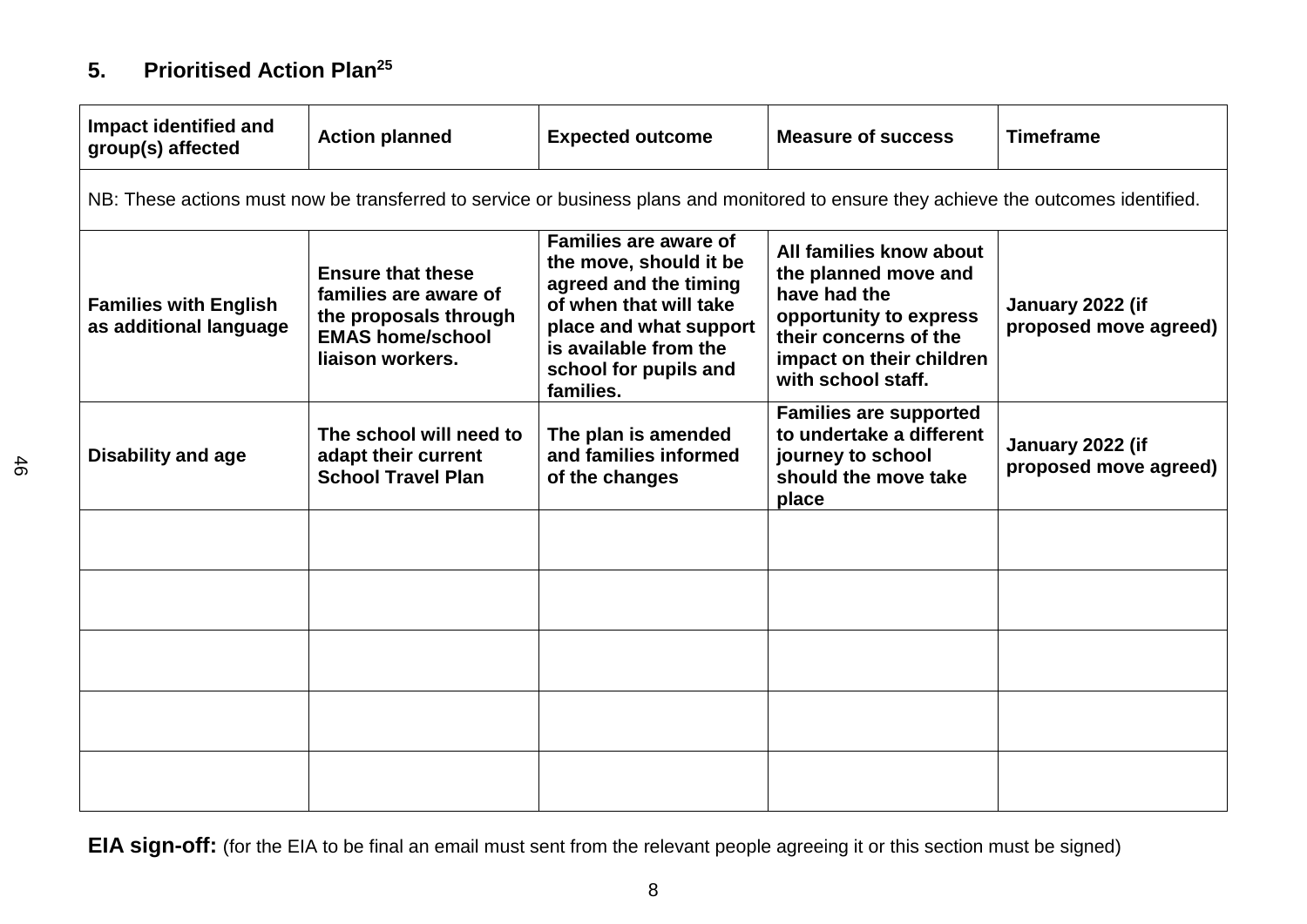| <b>Staff member completing Equality Impact Assessment:</b>        | <b>Saul Johnston</b>  | Date: 19.10.21 |
|-------------------------------------------------------------------|-----------------------|----------------|
| Directorate Management Team rep or Head of Service/Commissioning: | <b>Richard Barker</b> | Date: 20.10.21 |
| <b>CCG or BHCC Equality lead:</b>                                 |                       | Date:          |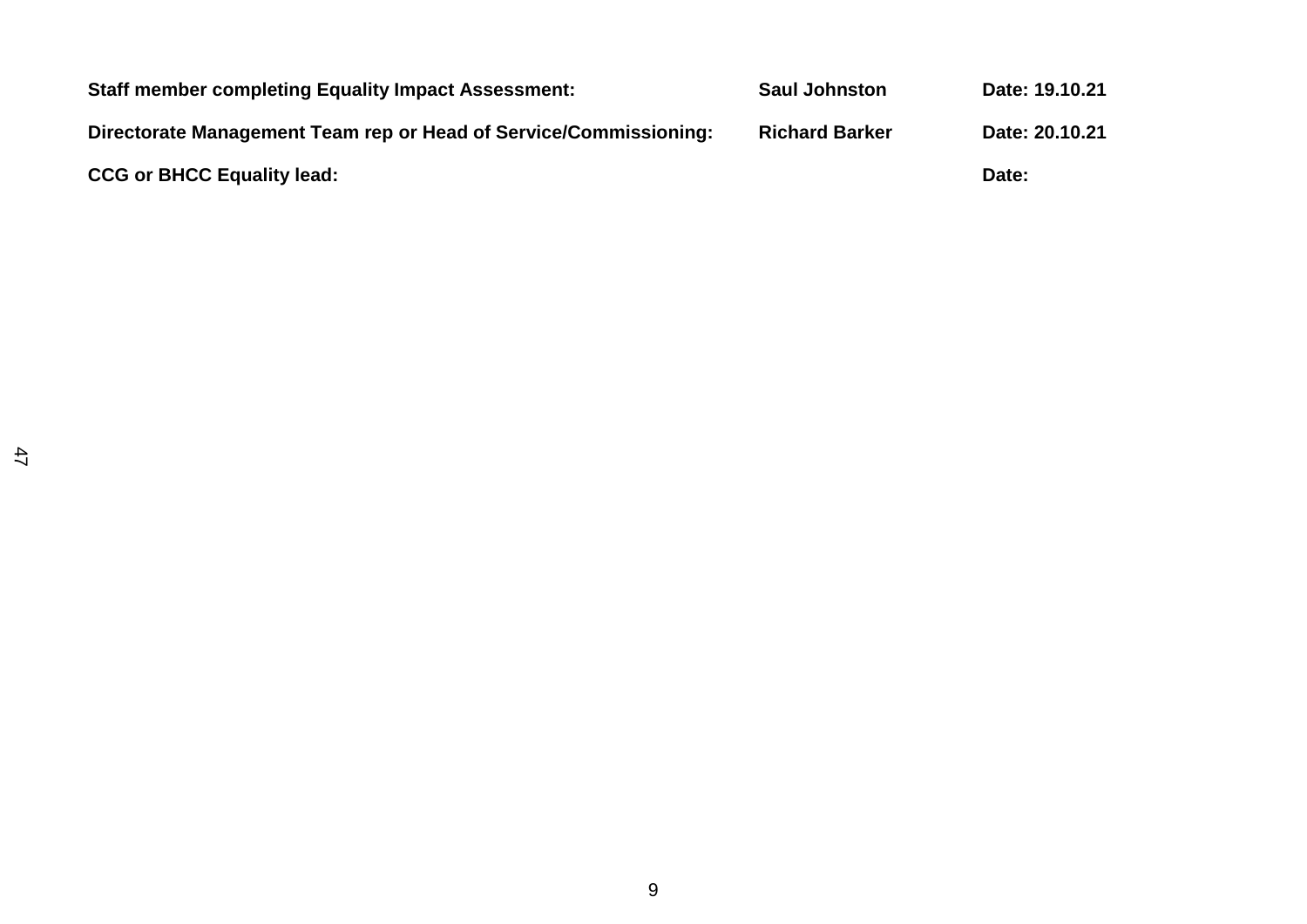## **Guidance end-notes**

 $\overline{a}$ <sup>1</sup> The following principles, drawn from case law, explain what we must do to fulfil our duties under the Equality Act:

- **Knowledge:** everyone working for the council must be aware of our equality duties and apply them appropriately in their work.
- **Timeliness:** the duty applies at the time of considering policy options and/or before a final decision is taken not afterwards.
- **Real Consideration:** the duty must be an integral and rigorous part of your decision-making and influence the process.
- **Sufficient Information:** you must assess what information you have and what is needed to give proper consideration.
- **No delegation:** the council is responsible for ensuring that any contracted services which provide services on our behalf can comply with the duty, are required in contracts to comply with it, and do comply in practice. It is a duty that cannot be delegated.
- **Review:** the equality duty is a continuing duty. It applies when a policy is developed/agreed, and when it is implemented/reviewed.
- **Proper Record Keeping:** to show that we have fulfilled our duties we must keep records of the process and the impacts identified.

NB: Filling out this EIA in itself does not meet the requirements of the equality duty. All the requirements above must be fulfilled or the EIA (and any decision based on it) may be open to challenge. Properly used, an EIA can be a tool to help us comply with our equality duty and as a record that to demonstrate that we have done so.

#### <sup>2</sup> **Our duties in the Equality Act 2010**

As a public sector organisation, we have a legal duty (under the Equality Act 2010) to show that we have identified and considered the impact and potential impact of our activities on all people in relation to their 'protected characteristics' (age, disability, gender reassignment, pregnancy and maternity, race, religion or belief, sex, sexual orientation, and marriage and civil partnership).

This applies to policies, services (including commissioned services), and our employees. The level of detail of this consideration will depend on what you are assessing, who it might affect, those groups' vulnerability, and how serious any potential impacts might be. We use this EIA template to complete this process and evidence our consideration.

### **The following are the duties in the Act. You must give 'due regard' (pay conscious attention) to the need to:**

- **avoid, reduce or minimise negative impact** (if you identify unlawful discrimination, including victimisation and harassment, you must stop the action and take advice immediately).
- **advance equality of opportunity**. This means the need to:
	- Remove or minimise disadvantages suffered by people due to their protected characteristics
	- Taking steps to meet the needs of people from protected groups where these are different from the needs of other people
	- Encouraging people from protected groups to participate in public life or in other activities where their participation is disproportionately low
	- Consider if there is a need to treat disabled people differently, including more favourable treatment where necessary
- **foster good relations between people who share a protected characteristic and those who do not**. This means:
	- Tackle prejudice
	- Promote understanding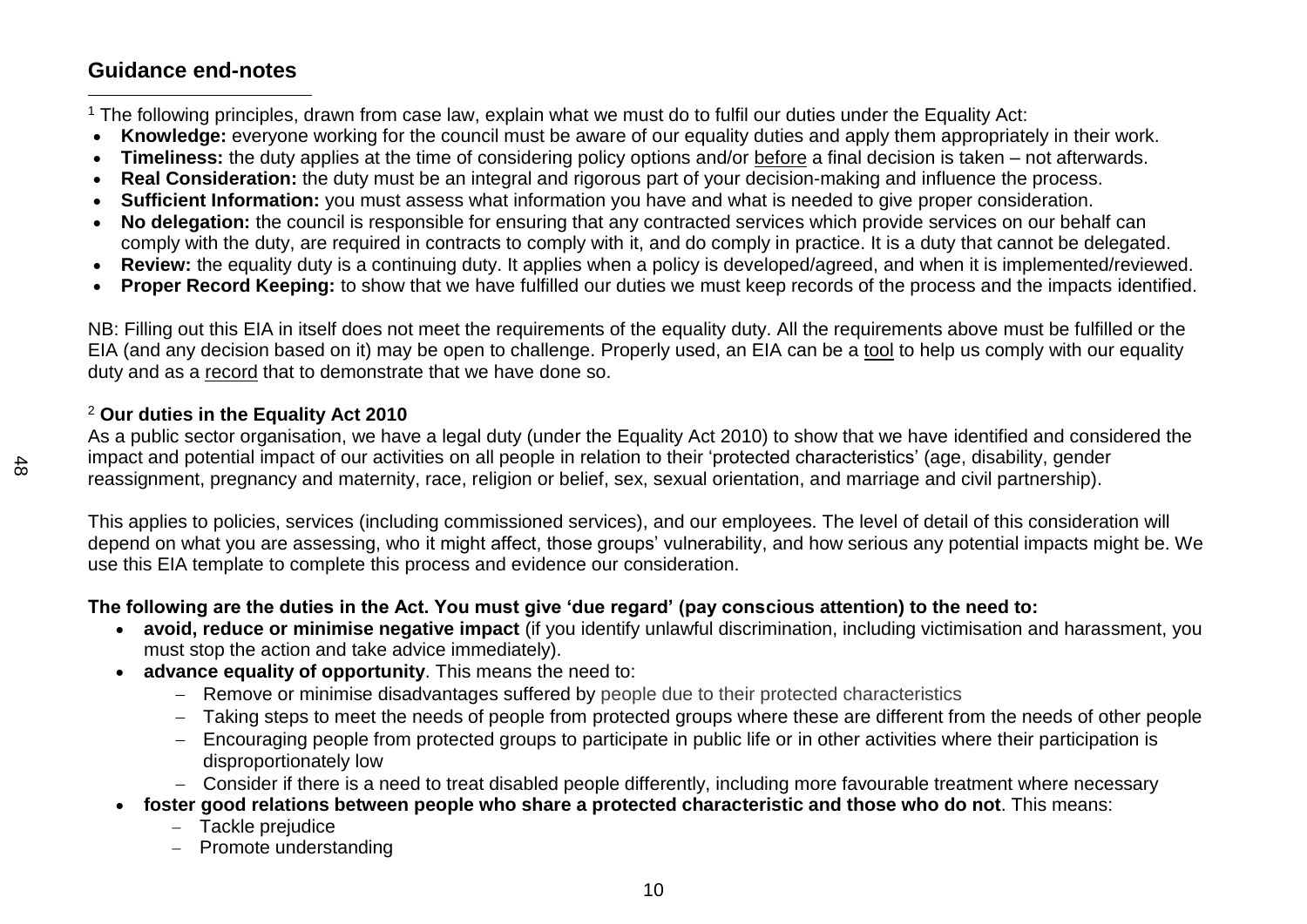<sup>3</sup> EIAs are always proportionate to:

- The size of the service or scope of the policy/strategy
- The resources involved
- The numbers of people affected
- The size of the likely impact
- The vulnerability of the people affected within the context

The greater the impacts, the more thorough and demanding the process required by the Act will be.

#### <sup>4</sup> **When to complete an EIA**:

- When planning or developing a new service, policy or strategy
- When reviewing an existing service, policy or strategy
- When ending or substantially changing a service, policy or strategy
- When there is an important change in the service, policy or strategy, or in the city (eg: a change in population), or at a national level (eg: a change of legislation)

 $\frac{4}{5}$ 

 $\overline{a}$ 

Assessment of equality impact can be evidenced as part of the process of reviewing or needs assessment or strategy development or consultation or planning. It does not have to be on this template, but must be documented. Wherever possible, build the EIA into your usual planning/review processes.

## **Do you need to complete an EIA?** Consider:

- Is the policy, decision or service likely to be relevant to a specific group or groups (eg: older people)?
- How many people is it likely to affect?
- How significant are its impacts?
- Does it relate to an area where there are known inequalities?
- How vulnerable are the people (potentially) affected?

If there are potential impacts on people but you decide not to complete an EIA it is usually sensible to document why.

<sup>5</sup> **Title of EIA:** This should clearly explain what service / policy / strategy / change you are assessing

<sup>6</sup> ID no: The unique reference for this EIA. If in doubt contact your CCG or BHCC equality lead (see page 1)

<sup>7</sup> **Team/Department:** Main team responsible for the policy, practice, service or function being assessed

<sup>8</sup> Focus of EIA: A member of the public should have a good understanding of the policy or service and any proposals after reading this section. Please use plain English and write any acronyms in full first time - eg: 'Equality Impact Assessment (EIA)'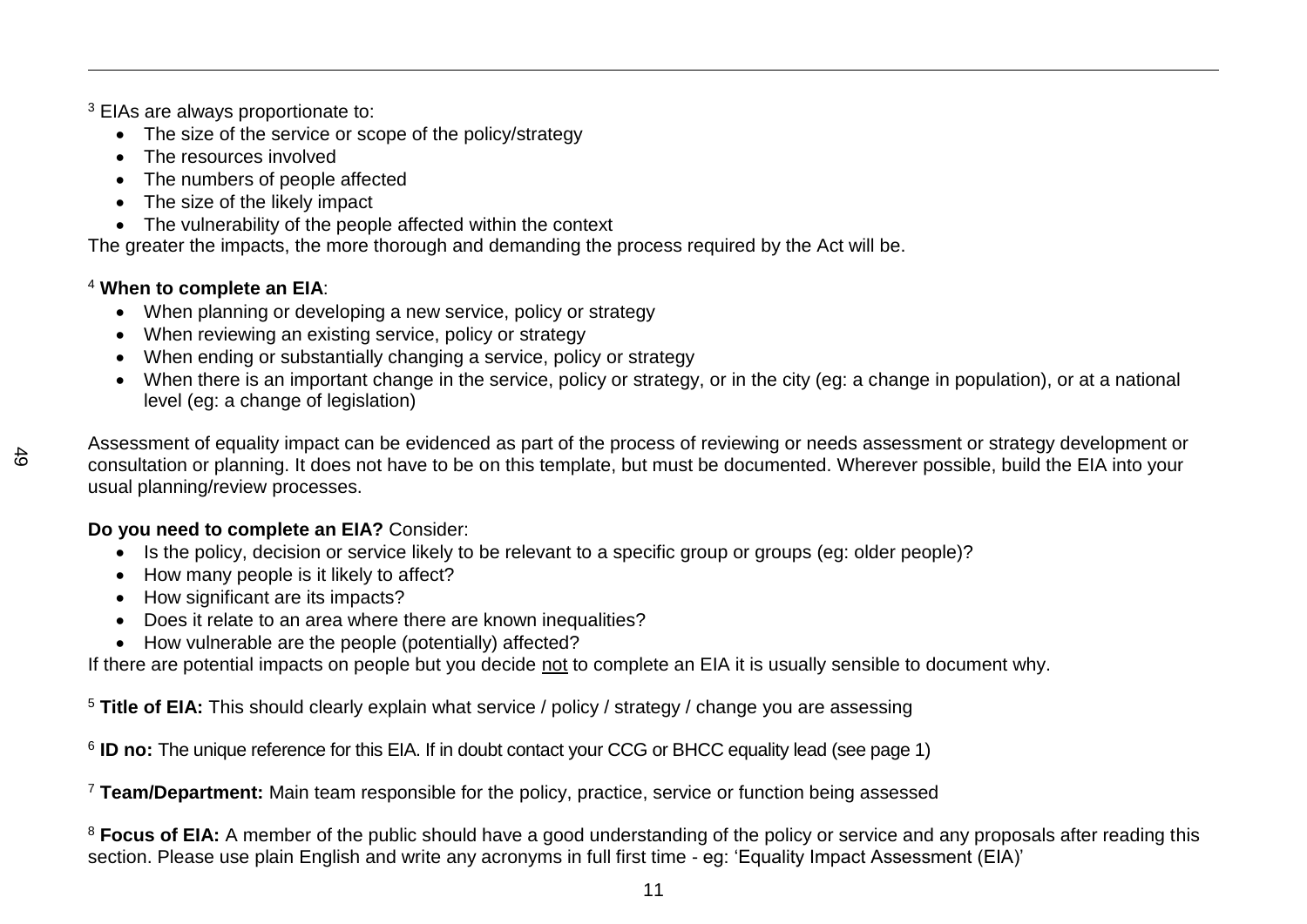This section should explain what you are assessing:

- What are the main aims or purpose of the policy, practice, service or function?
- Who implements, carries out or delivers the policy, practice, service or function? Please state where this is more than one person/team/body and where other organisations deliver under procurement or partnership arrangements.
- How does it fit with other services?
- Who is affected by the policy, practice, service or function, or by how it is delivered? Who are the external and internal serviceusers, groups, or communities?
- What outcomes do you want to achieve, why and for whom? Eg: what do you want to provide, what changes or improvements, and what should the benefits be?
- What do existing or previous inspections of the policy, practice, service or function tell you?
- What is the reason for the proposal or change (financial, service, legal etc)? The Act requires us to make these clear.

<sup>9</sup> **Data:** Make sure you have enough data to inform your EIA.

- What data relevant to the impact on specific groups of the policy/decision/service is available?<sup>9</sup>
- What further evidence is needed and how can you get it? (Eg: further research or engagement with the affected groups).
- What do you already know about needs, access and outcomes? Focus on each of the groups identified above in turn. Eg: who uses the service? Who doesn't and why? Are there differences in outcomes? Why?
- Have there been any important demographic changes or trends locally? What might they mean for the service or function?
- Does data/monitoring show that any policies or practices create particular problems or difficulties for any groups?
- Do any equality objectives already exist? What is current performance like against them?
- Is the service having a positive or negative effect on particular people in the community, or particular groups or communities?
- Use local sources of data (eg: JSNA:<http://www.bhconnected.org.uk/content/needs-assessments> and Community Insight: [http://brighton-hove.communityinsight.org/#](http://brighton-hove.communityinsight.org/) ) and national ones where they are relevant.
- <sup>10</sup> **Engagement:** You must engage appropriately with those likely to be affected to fulfil the equality duty.
	- What do people tell you about the services?
	- Are there patterns or differences in what people from different groups tell you?
	- What information or data will you need from communities?
	- How should people be consulted? Consider:
		- (a) consult when proposals are still at a formative stage;
		- (b) explain what is proposed and why, to allow intelligent consideration and response;
		- (c) allow enough time for consultation;
		- (d) make sure what people tell you is properly considered in the final decision.
	- Try to consult in ways that ensure all perspectives can be considered.
	- Identify any gaps in who has been consulted and identify ways to address this.

 $\overline{a}$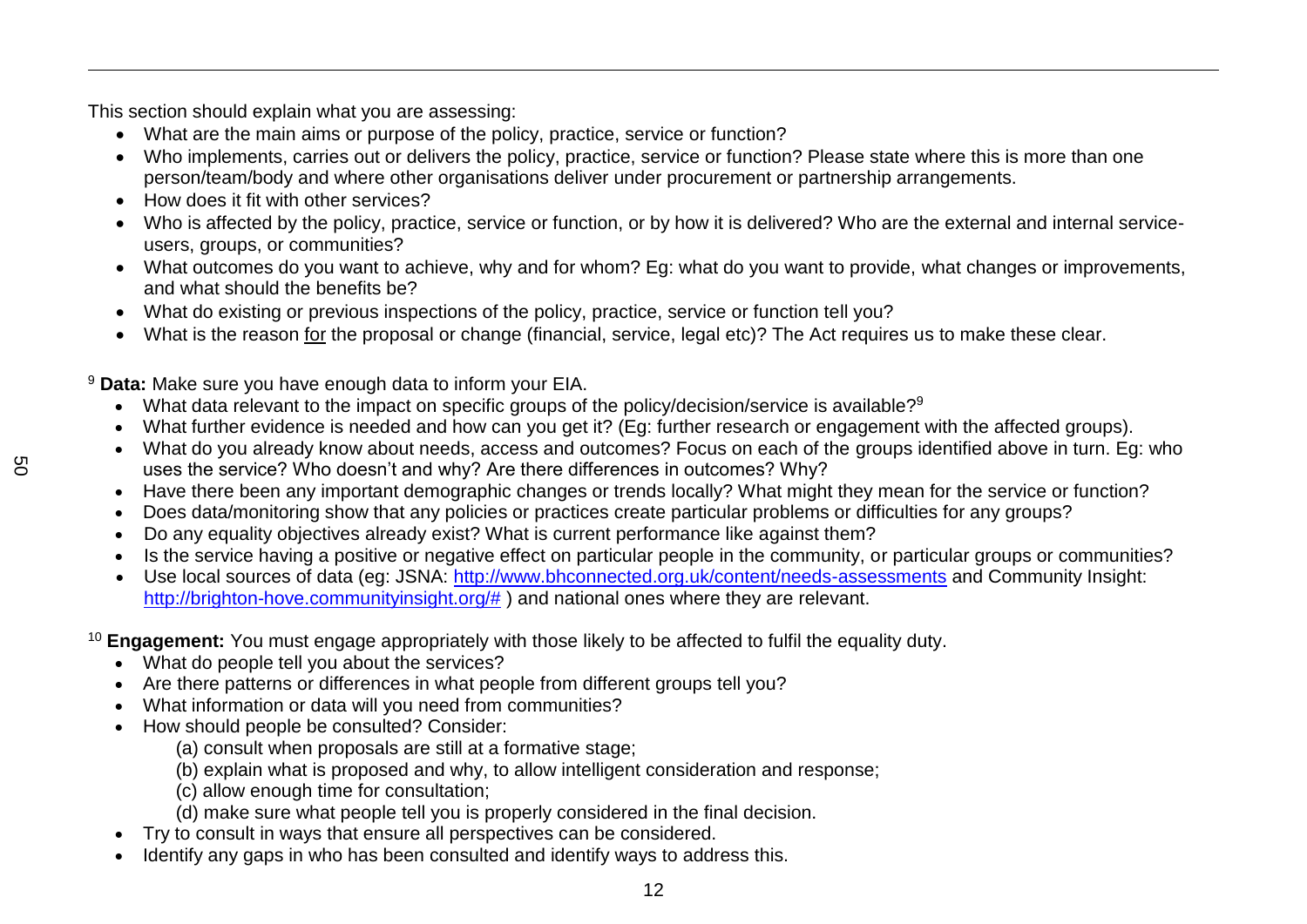<sup>11</sup> Your EIA must get to grips fully and properly with actual and potential impacts.

- The equality duty does not stop decisions or changes, but means we must conscientiously and deliberately confront the anticipated impacts on people.
- Be realistic: don't exaggerate speculative risks and negative impacts.
- Be detailed and specific so decision-makers have a concrete sense of potential effects. Instead of "the policy is likely to disadvantage older women", say how many or what percentage are likely to be affected, how, and to what extent.
- Questions to ask when assessing impacts depend on the context. Examples:
	- o Are one or more groups affected differently and/or disadvantaged? How, and to what extent?
	- o Is there evidence of higher/lower uptake among different groups? Which, and to what extent?
	- o If there are likely to be different impacts on different groups, is that consistent with the overall objective?
	- o If there is negative differential impact, how can you minimise that while taking into account your overall aims
	- o Do the effects amount to unlawful discrimination? If so the plan must be modified.
	- o Does the proposal advance equality of opportunity and/or foster good relations? If not, could it?

<sup>12</sup> Consider all three aims of the Act: removing barriers, and also identifying positive actions we can take.

- Where you have identified impacts you must state what actions will be taken to remove, reduce or avoid any negative impacts and maximise any positive impacts or advance equality of opportunity.
- Be specific and detailed and explain how far these actions are expected to improve the negative impacts.
- If mitigating measures are contemplated, explain clearly what the measures are, and the extent to which they can be expected to reduce / remove the adverse effects identified.
- An EIA which has attempted to airbrush the facts is an EIA that is vulnerable to challenge.

### <sup>13</sup> **Age**: People of all ages

<sup>14</sup> Disability: A person is disabled if they have a physical or mental impairment which has a substantial and long-term adverse effect on their ability to carry out normal day-to-day activities. The definition includes: sensory impairments, impairments with fluctuating or recurring effects, progressive, organ specific, developmental, learning difficulties, mental health conditions and mental illnesses, produced by injury to the body or brain. Persons with cancer, multiple sclerosis or HIV infection are all now deemed to be disabled persons from the point of diagnosis.

<sup>15</sup> Gender Reassignment: A transgender person is someone who proposes to, starts or has completed a process to change their gender. A person does not need to be under medical supervision to be protected

<sup>16</sup> **Pregnancy and Maternity:** Protection is during pregnancy and any statutory maternity leave to which the woman is entitled.

 $\overline{a}$